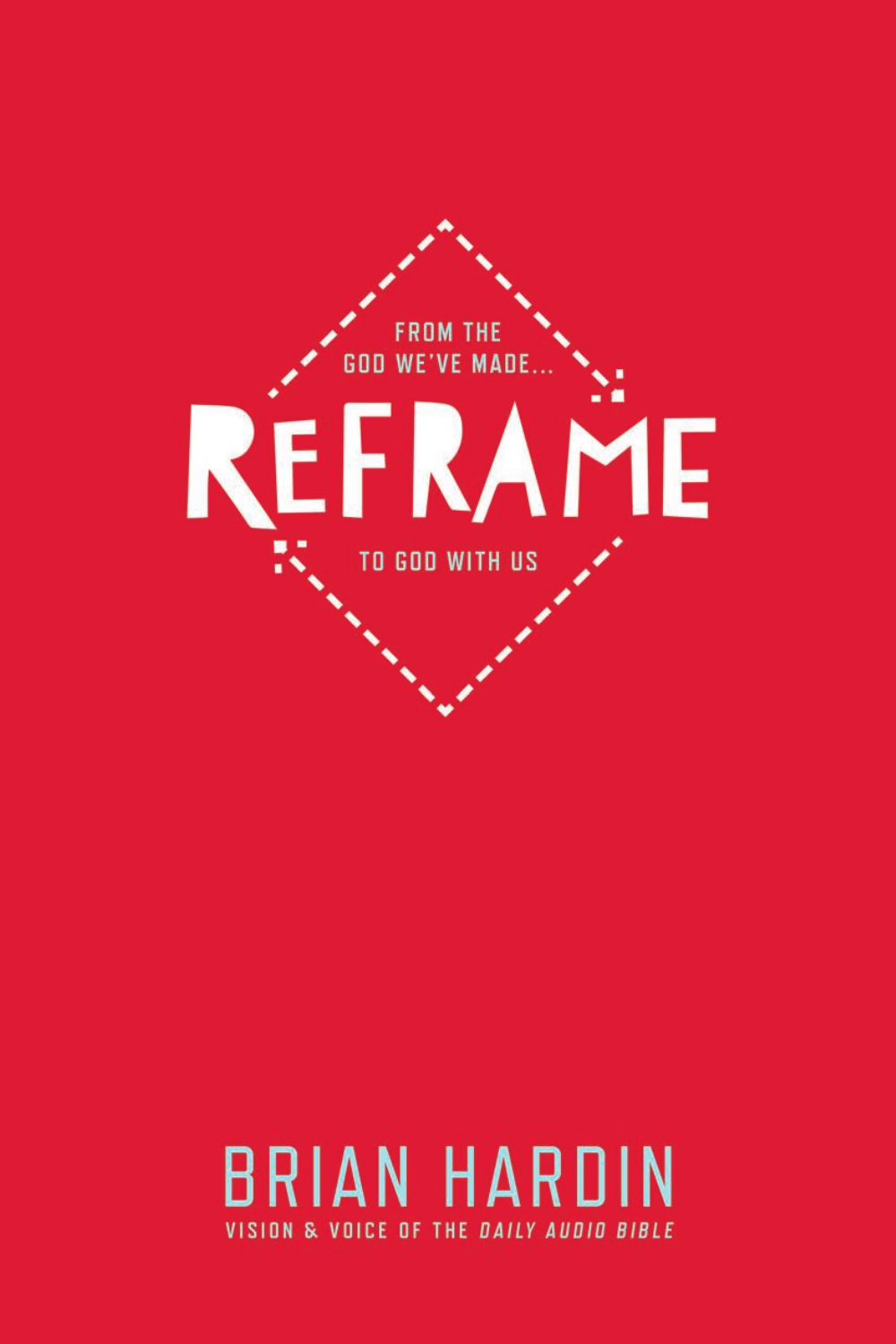"Few of us are totally blind or living in the dark. Our problems are much more a result of worldly distortions that lead us down destructive paths to ungodly destinations. *Reframe* is a very insightful and powerful book that clarifies the 'true' truth and how we can change our lives by changing the way we view God and our circumstances."

**STEVE ARTERBURN** Bestselling author and host of New Life Radio

"This beautiful, honest, and vulnerable book has a way of stripping away your weary dogmas and legalistic lies, your fear-filled 'oughts' and 'shoulds,' and reminding you of God's amazing love and why you surrendered your life to Him. It was liberating, all over again. Read it. Weep if you must, want to, or need to. But read it."

### **JO SAXTON**

Speaker and author, chair of 3DMovements, and co-pastor of Mission Point Church

"*Reframe* lays it out there for Christians to reconsider the assumptions they may be making about God, faith, the Bible, and themselves. It's very clear and insightful, and tailor-made for anyone who senses they are missing something significant in life . . . but can't quite place what it is. *Reframe* reveals the spaces between Christian culture and the relationship with God that we have always been promised but rarely experience."

### **PASTOR BRAD MATHIAS**

President of Bema Media—iShine, pastor of Four Winds Anglican Mission, and author of *Road Trip to Redemption*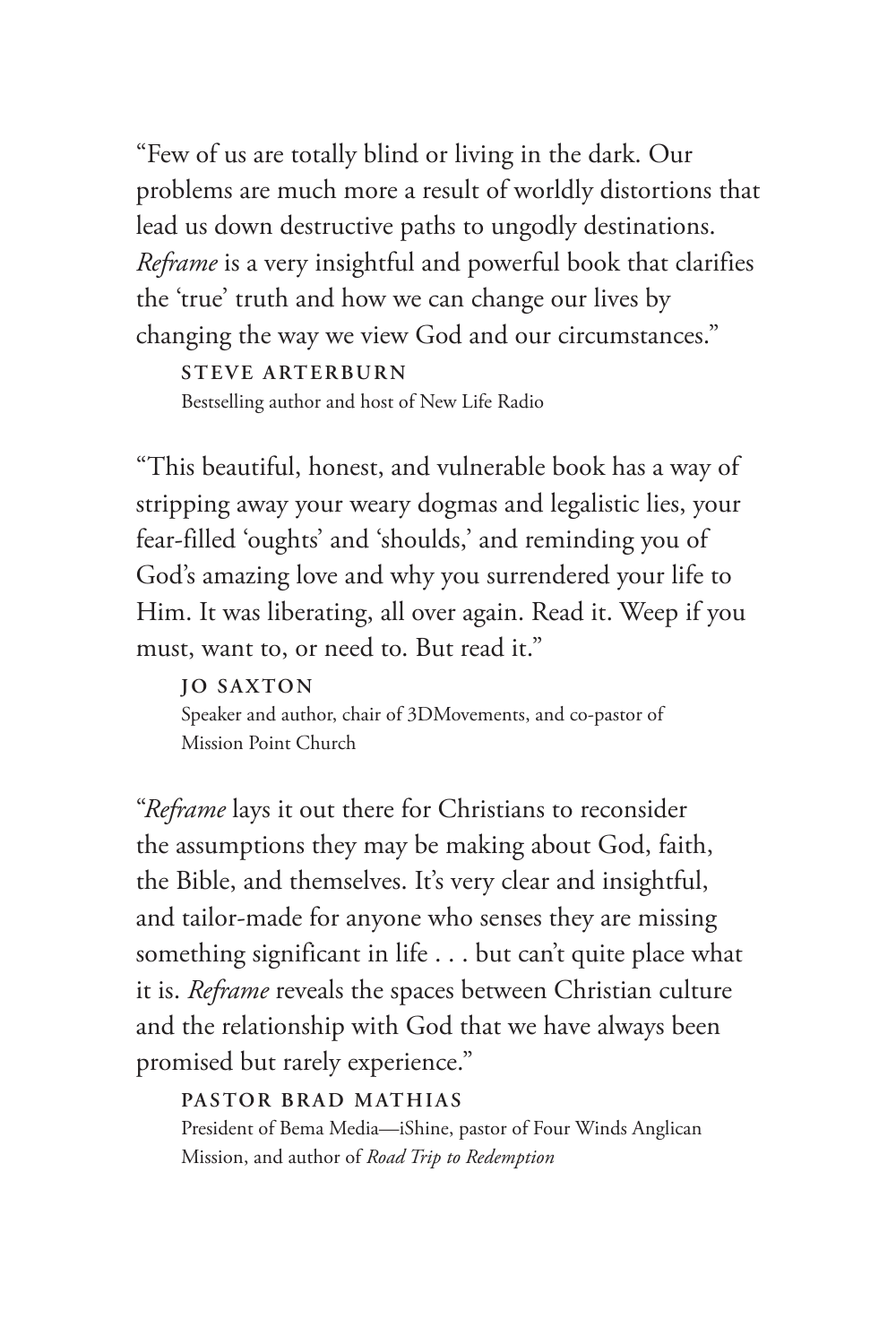"*Reframe* is Brian Hardin's compelling challenge to rethink what we know about God and how we relate to Him. Too many people live with a limited, small-minded view of God—and end up living a limited life. Brian wants to change that. God has dreamed for you a bigger life, a more significant life. Hardin insists that you not settle for less and invites you to *restart* your story—and live the exhilarating, bold life God has waiting for you. If your relationship with God has turned stale and anemic, then you must read *Reframe.* Hardin says it's time to start over! Because right now, today, you can restart a completely new relationship with God*.*"

### **PALMER CHINCHEN, PHD**

Speaker, cultural artist, and author of *Barefoot Tribe: Take Off Your Shoes and Dare to Live the Exhilarating Life* and *True Religion: Taking Pieces of Heaven to Places of Hell on Earth*

"Brian Hardin has a way of asking the hard questions that you just can't shake. Like a modern-day mystic, his writing hits you diagonally and haunts you. In *Reframe*, Brian seeks to bring the reader to a place of spiritual awakening. I highly recommend this read to anyone who feels dead . . . as most of us do, most of the time. I wept throughout reading it, and as I did, I sensed a strange warmth arising from within."

**FR. CHRIS SORENSEN** Abbot of Mission Chattanooga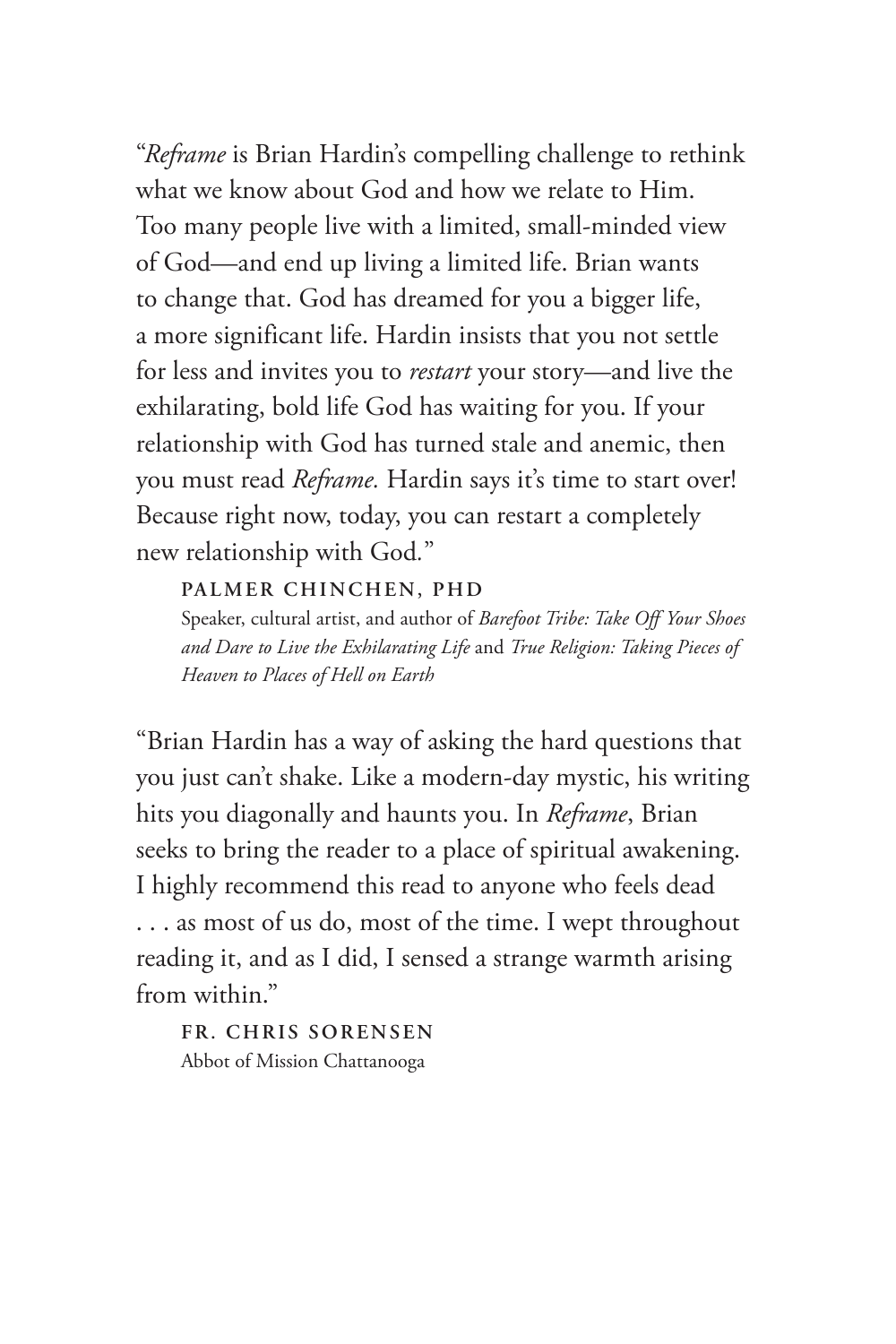

ш j Ī I I I

## REFRAME



I

I I I I.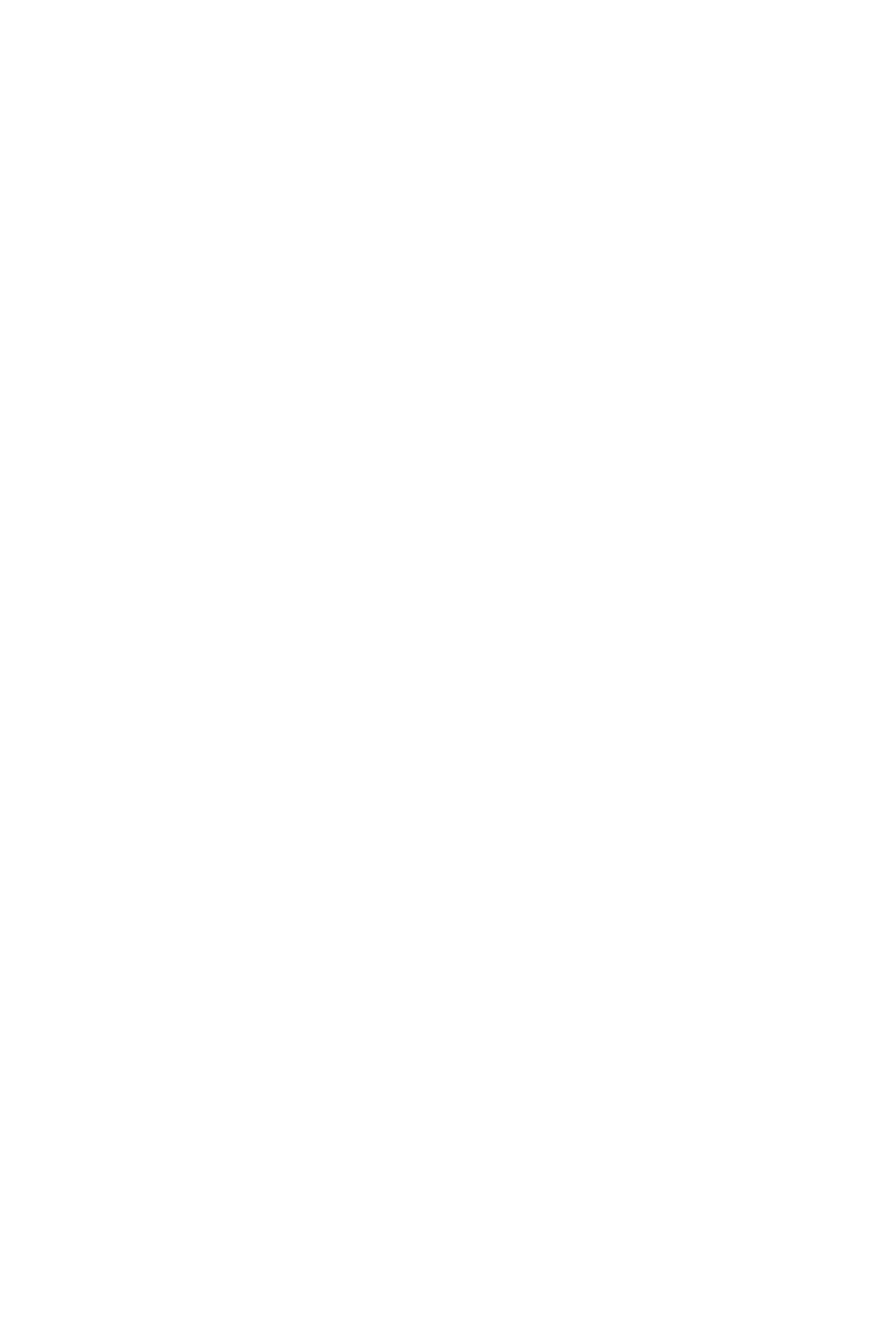



*A NavPress resource published in alliance with Tyndale House Publishers, Inc.*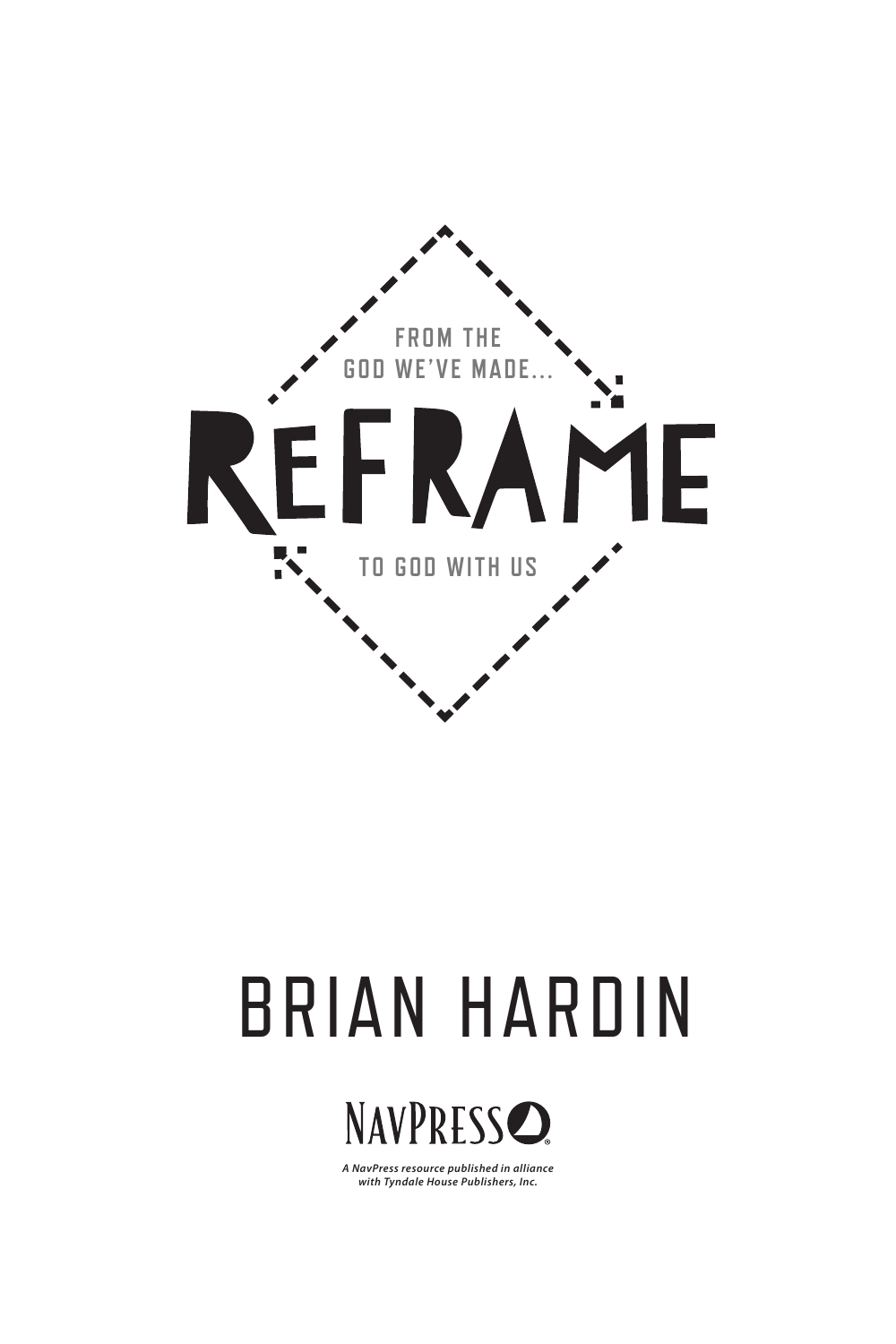## NAVPRESS<sub>O</sub>

NavPress is the publishing ministry of The Navigators, an international Christian organization and leader in personal spiritual development. NavPress is committed to helping people grow spiritually and enjoy lives of meaning and hope through personal and group resources that are biblically rooted, culturally relevant, and highly practical.

#### **For more information, visit www.NavPress.com.**

#### *Reframe: From the God We've Made to God with Us*

Copyright © 2015 by Brian Hardin. All rights reserved.

A NavPress resource published in alliance with Tyndale House Publishers, Inc. Published in association with the Chaffee Management Group, 152 Riverwood Drive, Franklin, TN 37069, www.chaffeemanagement.com.

*NAVPRESS* and the NAVPRESS logo are registered trademarks of NavPress, The Navigators, Colorado Springs, CO. *TYNDALE* is a registered trademark of Tyndale House Publishers, Inc. Absence of ® in connection with marks of NavPress or other parties does not indicate an absence of registration of those marks.

The Team: Don Pape, Publisher; Caitlyn Carlson, Acquisitions Editor

Cover design by Michelle Newton and Dean H. Renninger Cover illustration by Michelle Newton

All Scripture quotations, unless otherwise indicated, are taken from the Holy Bible, *New International Version*, ® *NIV*. *New International Version,® NIV*.® Copyright © 1973, 1978, 1984, 2011 by Biblica, Inc.®<br>Used by permission. All rights reserved worldwide. Scripture quotations marked CEV are taken from the Contemporary English Version, copyright © 1991, 1992, 1995 by American Bible Society. Used by permission. Scripture quotations marked GNT are taken from the Good News Translation in Today's English Version, Second Edition, copyright © 1992 by American Bible Society. Used by permission. Scripture quotations marked NLT are taken from the *Holy Bible*, New Living Translation, copyright © 1996, 2004, 2007, 2013 by Tyndale House Foundation. Used by permission of Tyndale House Publishers, Inc., Carol Stream, Illinois 60188. All rights reserved. Scripture quotations marked KJV are taken from the *Holy Bible*, King James Version.

Some of the anecdotal illustrations in this book are true to life and are included with the permission of the persons involved. All other illustrations are composites of real situations, and any resemblance to people living or dead is coincidental.

#### **Library of Congress Cataloging-in-Publication Data**

| Hardin, Brian, date.                                      |                                                                         |            |
|-----------------------------------------------------------|-------------------------------------------------------------------------|------------|
|                                                           | Reframe: from the God we've made  to God with us / Brian Hardin.        |            |
| pages cm<br>ISBN 978-1-63146-447-8<br>BV4501.3.H3653 2015 | 1. Spirituality—Christianity. 2. Spiritual life—Christianity. I. Title. |            |
| $248.4 - dc23$                                            |                                                                         | 2015021836 |
|                                                           |                                                                         |            |

Printed in the United States of America

|  |  | 21 20 19 18 17 16 15 |  |
|--|--|----------------------|--|
|  |  | 7 6 5 4 3 2 1        |  |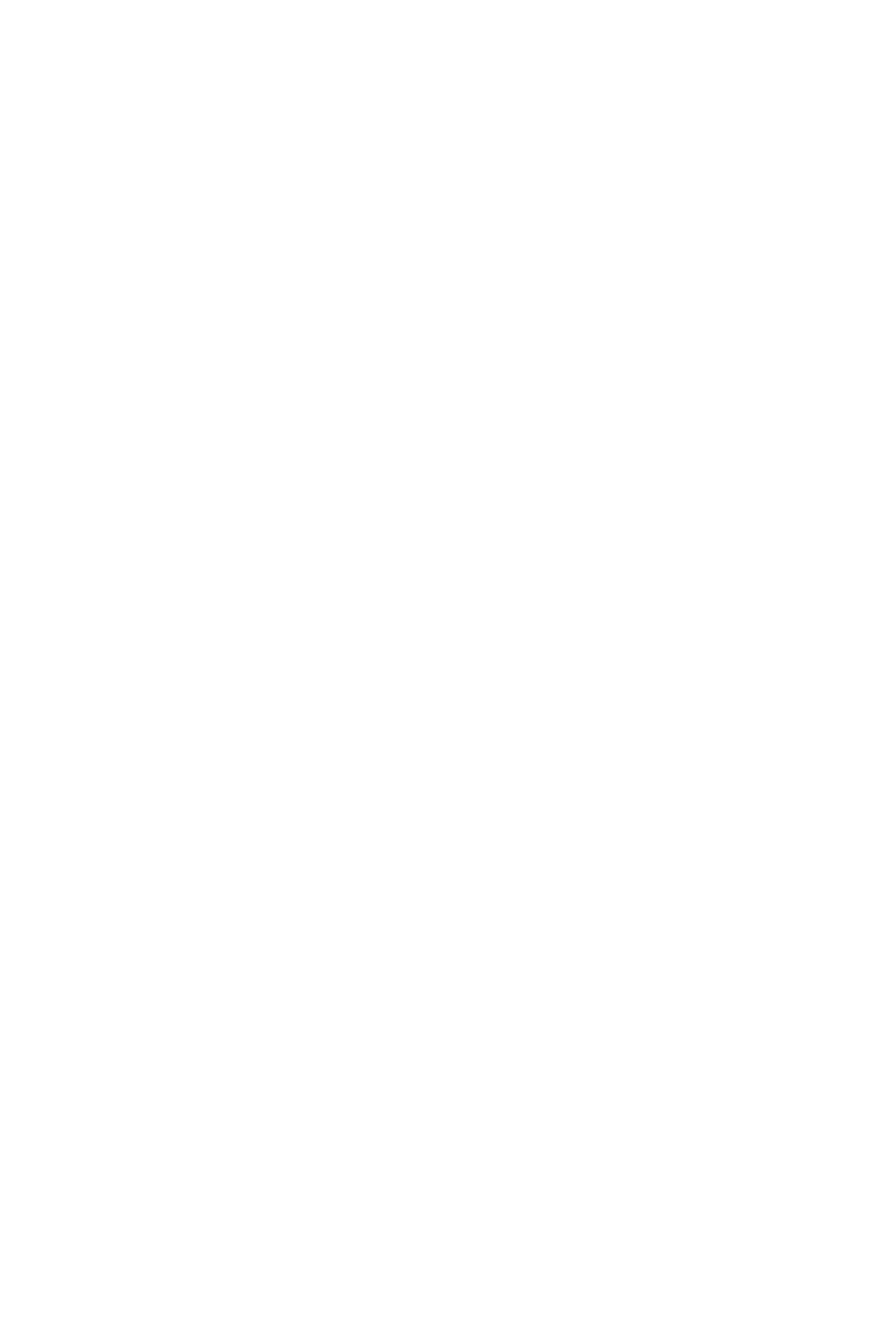## **CONTENTS**

### *[Prologue xi](#page-10-0)*

## [PART ONE: RETHINK](#page-14-0)

| CHAPTER I: Rethinking You $\frac{3}{5}$ |
|-----------------------------------------|
| CHAPTER 2: Rethinking the Box 15        |
| CHAPTER 3: Rethinking God 39            |

## PART TWO: REFRAME

| CHAPTER 4: Reframing Starvation 65  |  |
|-------------------------------------|--|
| CHAPTER 5: Reframing Nourishment 83 |  |

## PART THREE: RESTART

| CHAPTER 6: Restarting Change II7     |
|--------------------------------------|
| CHAPTER 7: Restarting Everything 139 |

 *In Closing 159 Acknowledgments 163*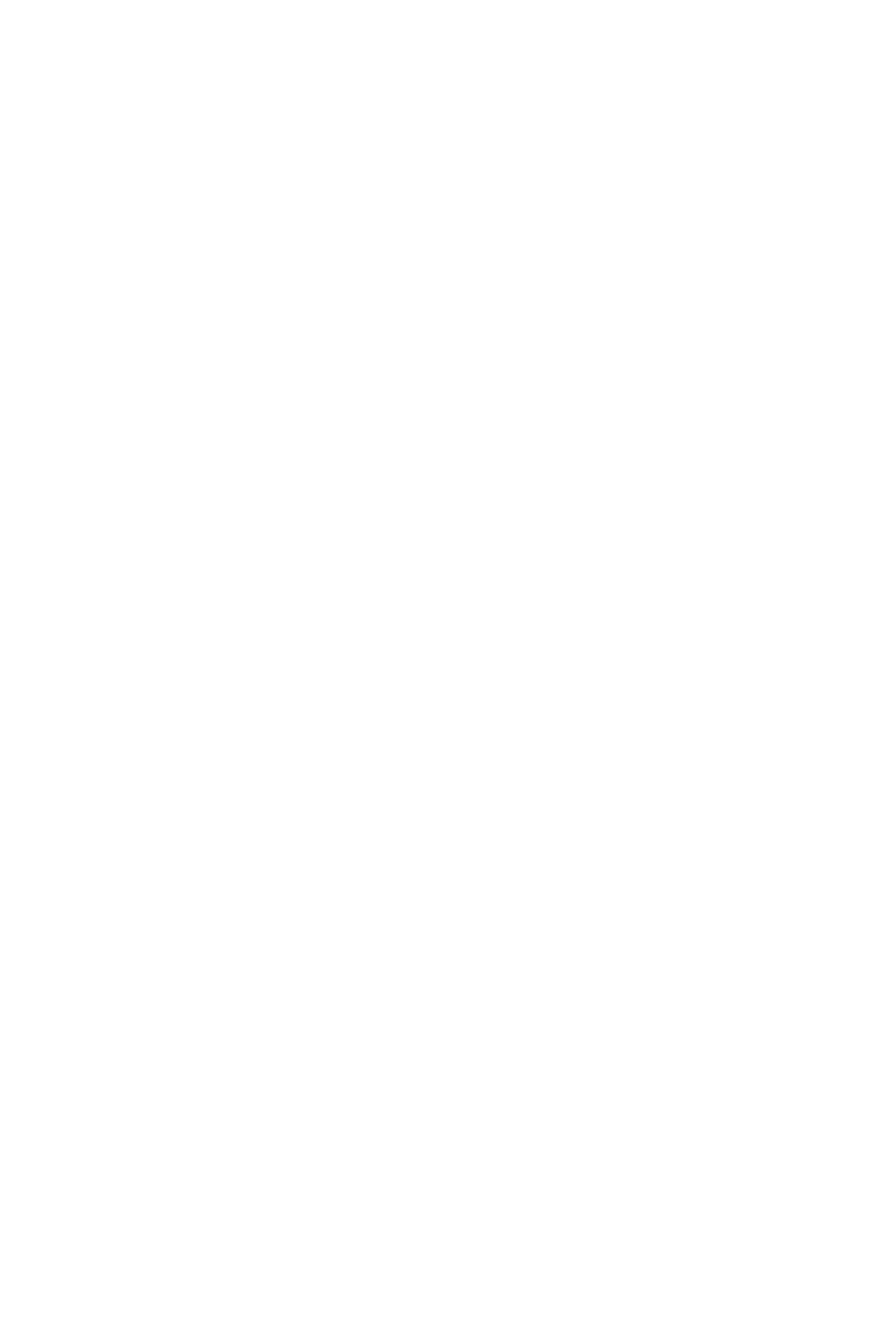<span id="page-10-0"></span>

When I began to flesh out this book, I planned to write of things I thought had seasoned in my life and become a part of who I am. I wanted to transfer a few hard-won truths onto paper and offer them. Little did I know . . .

After a few months of writing, in between long stretches of a strenuous speaking schedule, I felt as if I was writing words that weren't going to connect the dots to anything. I was discouraged. Three and a half chapters into *Reframe* I threw most of it out and started over. For a writer, throwing away thousands of words and dozens of hours of work leaves a bit of a sigh and a deflated, almost nauseous feeling. But I also knew that there was more to this story. Something profound was taking shape inside me.

What I didn't know when I began to write again was that it was going to challenge my own faith to the core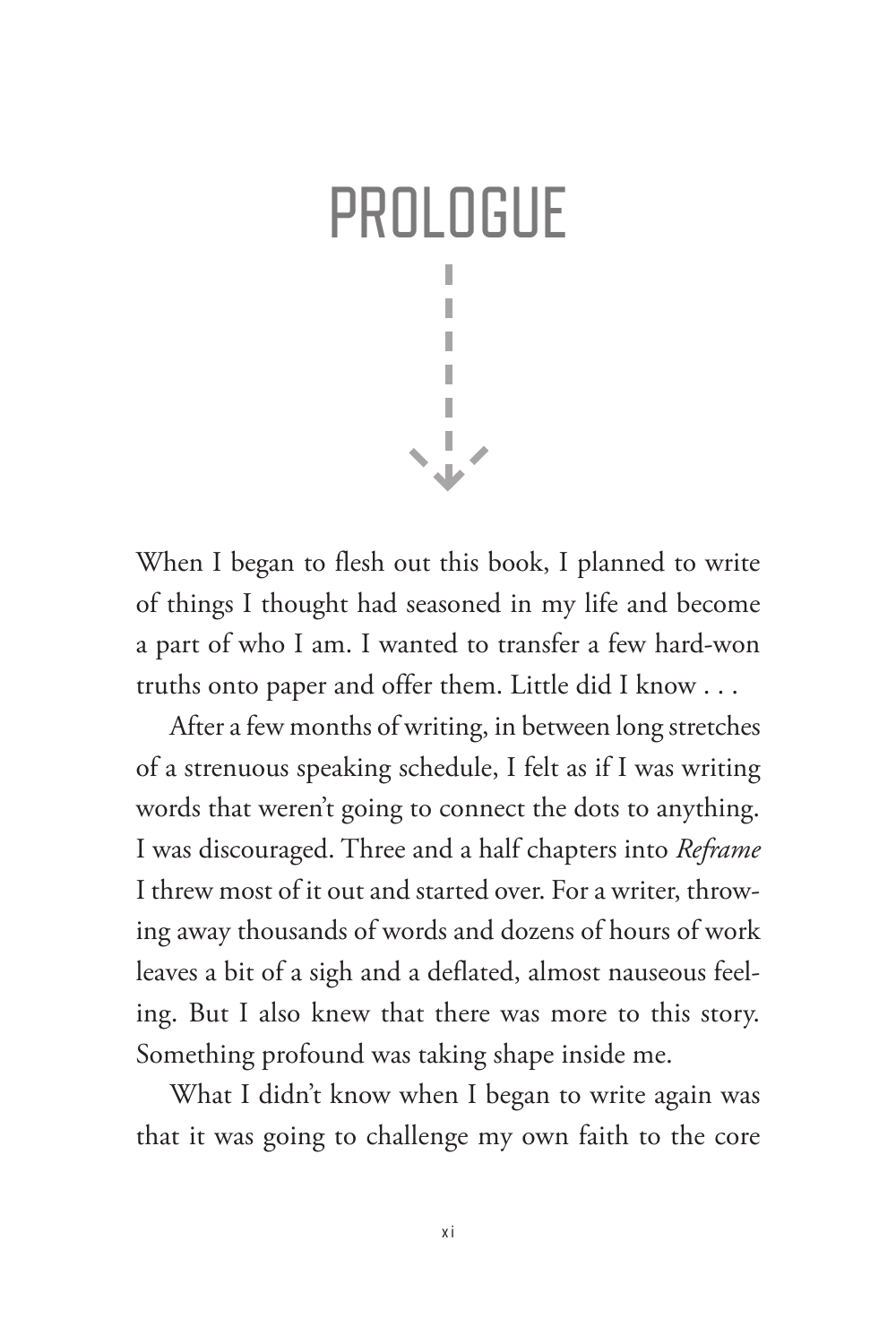and force me to reframe everything I thought I knew about God.

For many, including myself for so many years, having a "relationship with God" has become synonymous with believing in God. But is this really all there is to it? I believe in a lot of people that I'm not in a relationship with and, for that matter, have never even met. I'm sure the same is true for you. It would seem that a relationship is more than just belief; unpacking what it's actually shaped like can be a bit of a mystery. It's not talked about that much—it's more assumed. But maybe it shouldn't be.

After years of poring over Scripture, I find nothing less than a God who is desperate to be with people and has done everything conceivable to enter into a collaborative and life-giving relationship with us. And so I've written this book to share my own journey, observations, and hope for a collaborative and holistic relationship with this God.

This book humbles me. It humbles me because I want it to be my life as much as I want it to be yours, and I believe everything I've written is true and available. It just requires the vigilance and commitment to accept nothing less than an all-out, all-in relationship with God. The same passion God has for us, we need to have for Him, and that has ignited a fire inside me. A revolutionary fire.

But fire burns things. It consumes things.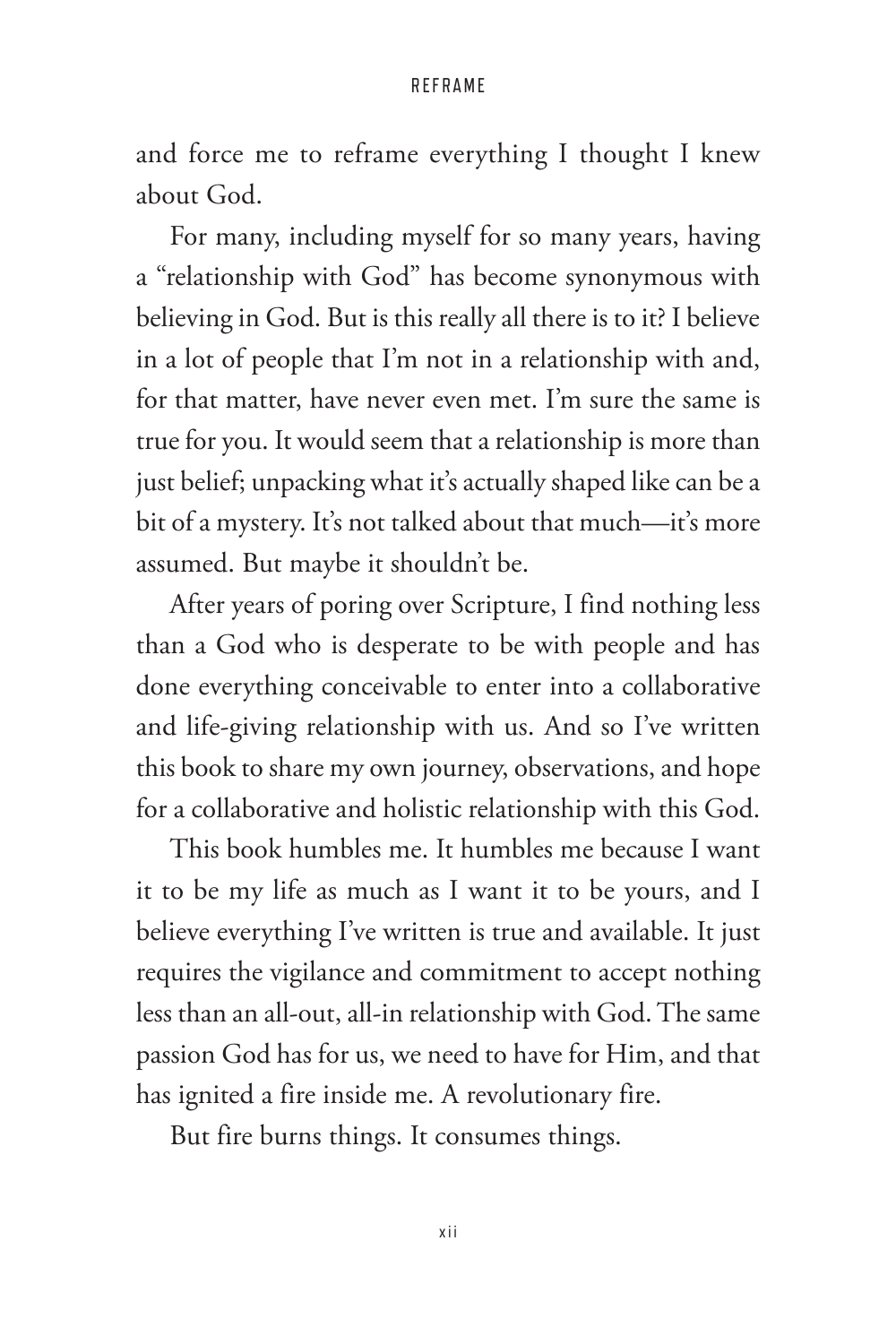Much of what is being consumed are things I don't need anymore. I don't need those wounds. I don't need those idols. I don't need those ambitions. The fire is burning away things and making more room for God to occupy. But how I desperately want to hold on to some of the things that have been poison to me.

When I was nearing the end of the book, it had all but taken over my life. I couldn't sleep. The words wouldn't stop even in my dreams. I was consumed with it. I needed to know how it would end. I needed to get it out of me and release it. But the fire burns on, and I expect this is the new normal—that if I want this kind of relationship with God, it really will ruin me for anything less than all of Him. But I can tell you from a little further down the path that it's going to be worth it. This is how we were meant to live. Understanding what a relationship with God isn't, and what it could be, might just be the missing puzzle piece that completes our lives.

I'm praying for you.

One more thought. I've watched with amusement as many theological battles have been waged during the last few years—some of them pretty nasty. It's not as if this is a new thing, but I suppose the interconnected world we live

**———**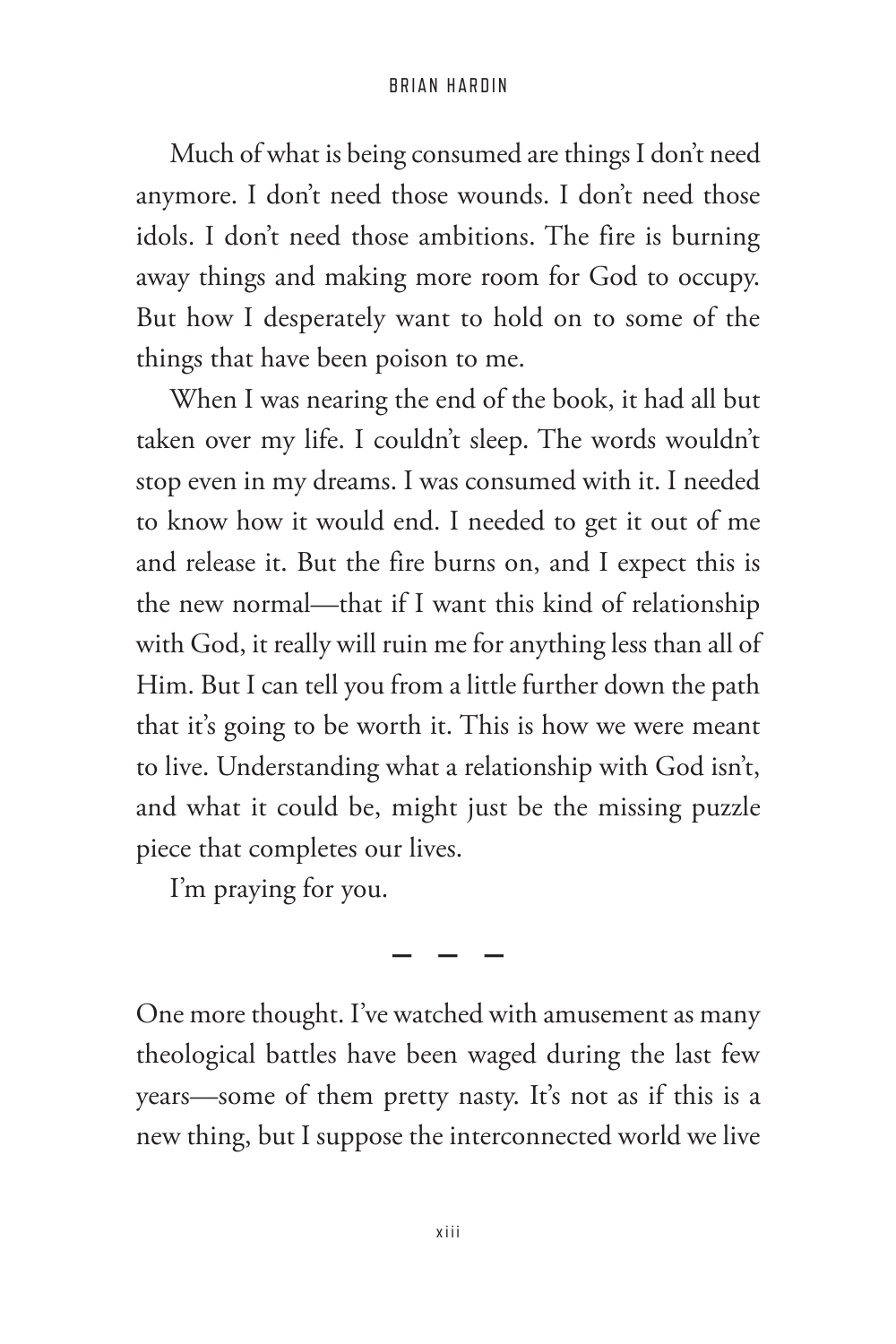in makes it more pervasive and disruptive. The truth is that anyone who steps into the public arena of faith is setting themselves up to be shot at. We've been fighting one another over the nuances of the Bible for centuries.

*Via media* is a Latin phrase that dates back to the ancient Greek philosophers. It means "the middle road" or "by the middle way." It found its way into church history during the Protestant Reformation, when the Church of England attempted to find its place as a bridge builder between papalist Catholics and radical reformers. I like this phrase and I've tried to write from this place—by the middle way. I didn't write anything in this book to be intentionally controversial. Maybe controversy sometimes sells books and raises profiles, but honestly, I just want to love God with all my heart and be known by Him while being true to the Scriptures. And that's what I want for you, too.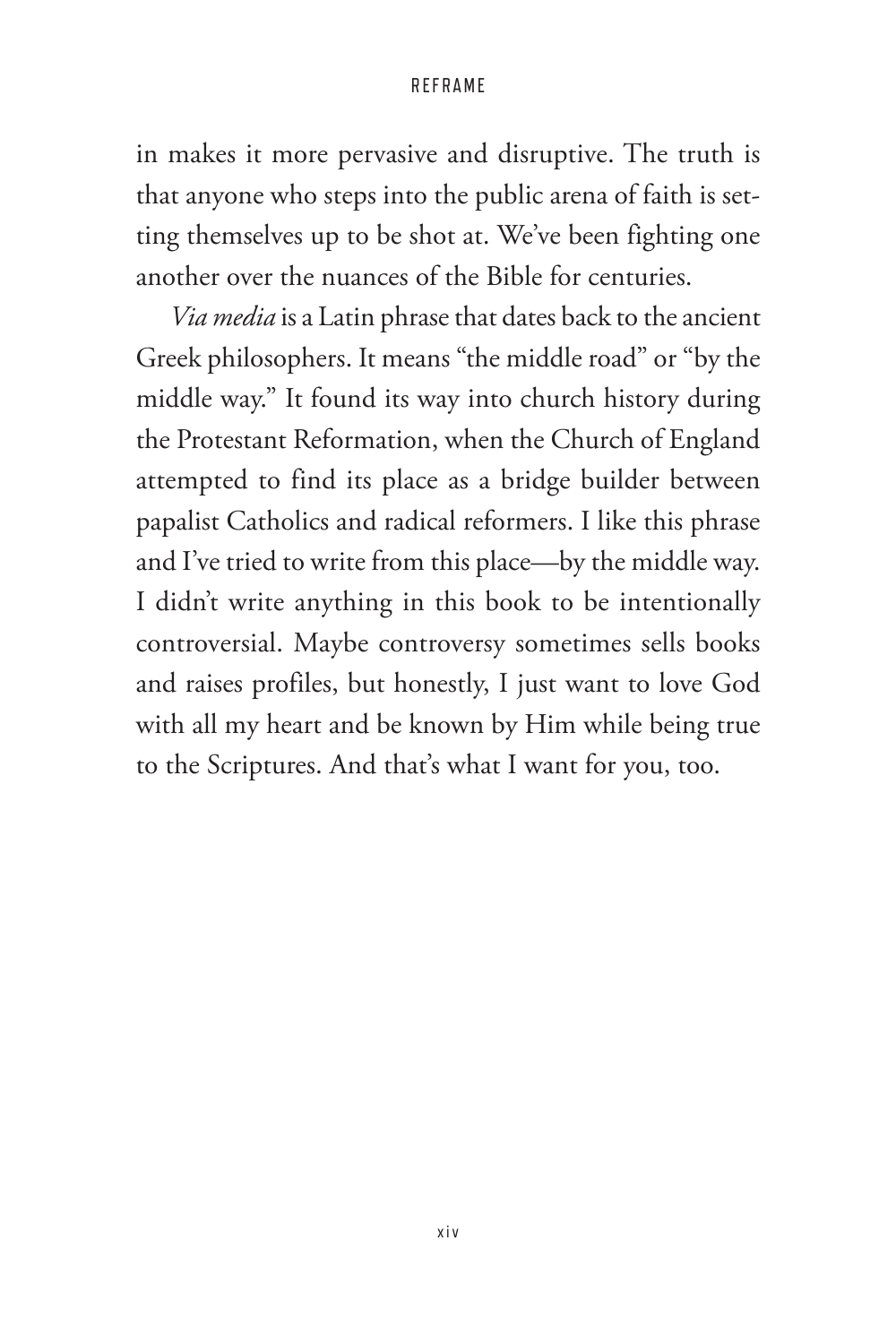## <span id="page-14-0"></span>**PART ONE** RETHINK

*At any time, you can rethink your life and reinvent yourself.* Denise Pitre

*When we least expect it, life sets us a challenge to test our courage and willingness to change; at such a moment, there is no point in pretending that nothing has happened or in saying that we are not yet ready. The challenge will not wait. Life does not look back. A week is more than enough time for us to decide whether or not to accept our destiny.*

> PAULO COELHO. The Devil and Miss Prym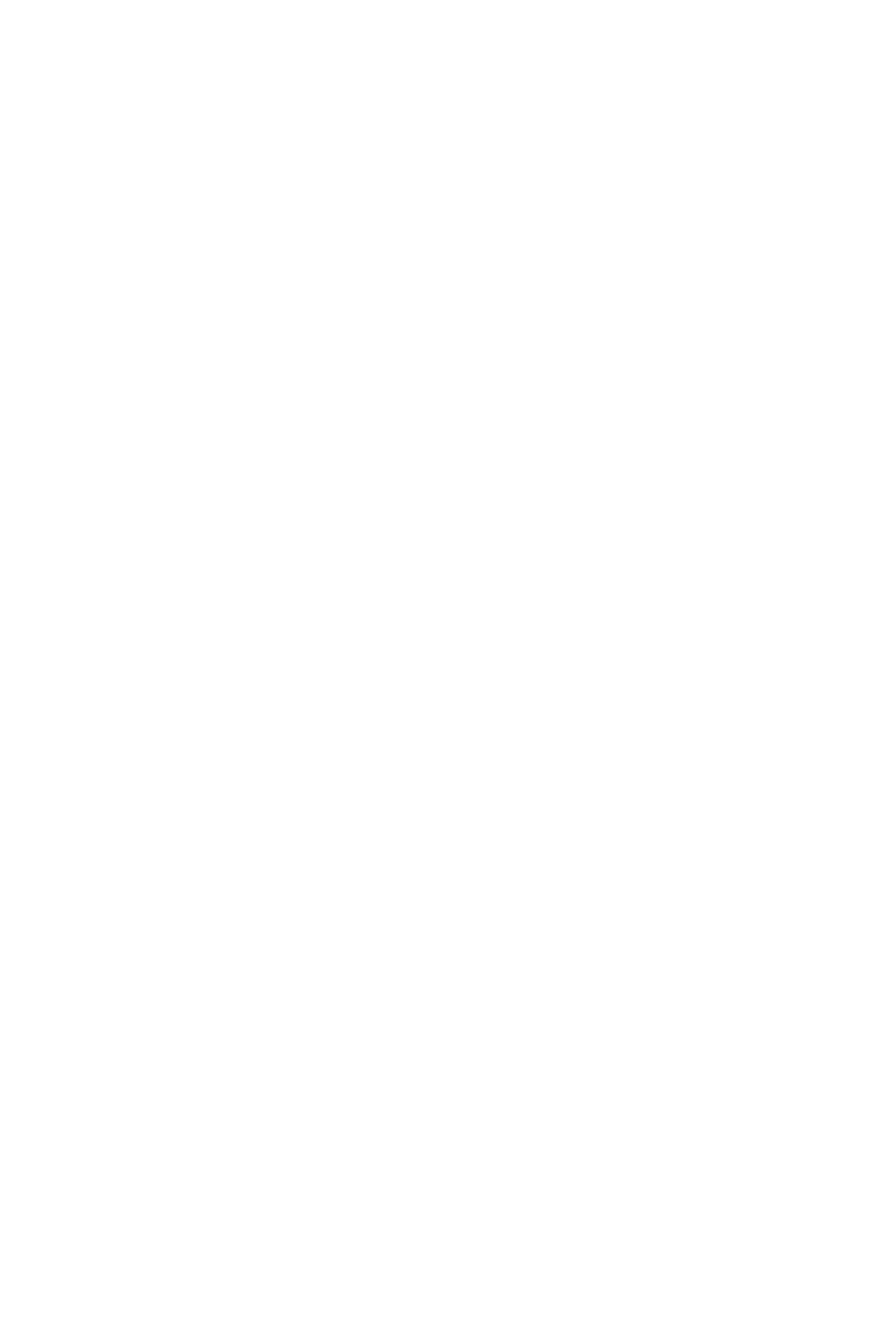<span id="page-16-0"></span>

*Wherever you go, you take yourself with you.* Neil Gaiman, The Graveyard Book

*I have seen the best of you, and the worst of you, and I choose both.* SARAH KAY, "An Origin Story"

### YOU

It's all about you. And it's all about what you do next. It always has been. I know you've been told otherwise your whole life—but it is. It has to be. Your life can be no other way.

Does that sound somehow . . . wrong? Stay with me.

Where you've been and where you're going can only happen with you involved. What you do with yourself only you can decide, but make no mistake—this air in your lungs, this next beat of your heart, the stirring in your chest when he or she walks in the room, this life—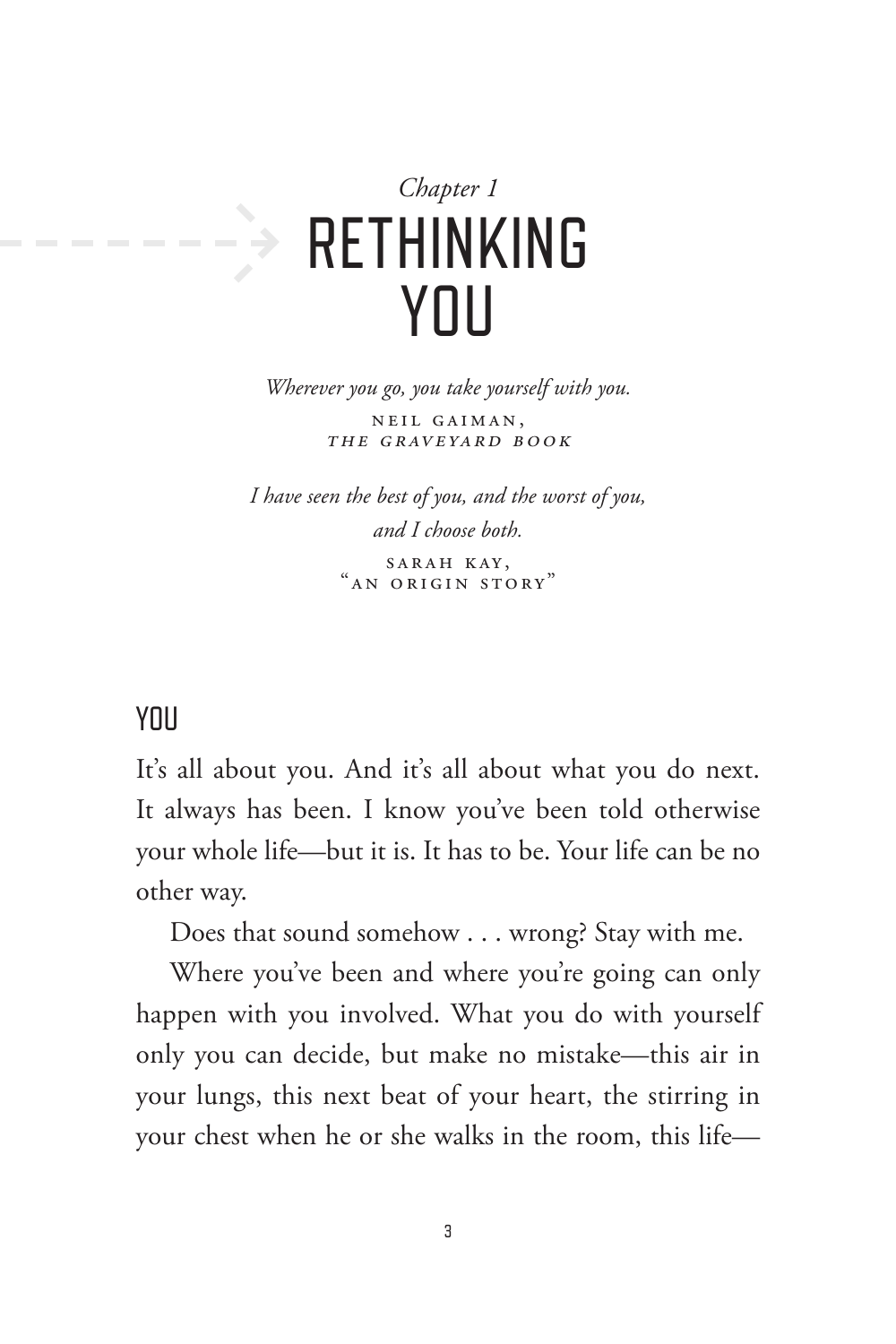it's yours. Yours to unfold, unpack, screw up, crash, revive, stumble through, master, flourish, thrive in, discover. It begins with you, and if it ever ends, you'll be there. It's yours to steward and yours to give away, and no matter where you go, you are there.

Maybe God is everywhere, but being created in His *likeness* makes you *like* Him in fascinating ways. You are omnipresent to yourself.

Let that one bake in for a minute.

You are everywhere you are. God's image is embedded in you. It is as inseparable from you as you are from it. You are a constant, living reminder of who He is. You can look away but you can't get away. You can purify yourself or you can destroy yourself but you can't escape yourself. Nor can you escape God.1 You're made this way. You're made for God.2

Perhaps you had no control over your creation, but you have momentous control over what you create. There's unbelievable power inside that. You matter. Really, you do. You are a creator. You fashion what becomes of the world you live in. You are finely crafted in the image of the Almighty, $^3$  and He is beautiful beyond description. $^4$ He has unquestionably created beauty within you.<sup>5</sup> You are His absolute masterpiece.<sup>6</sup>

That you are here is a gift. A beautiful, extravagant,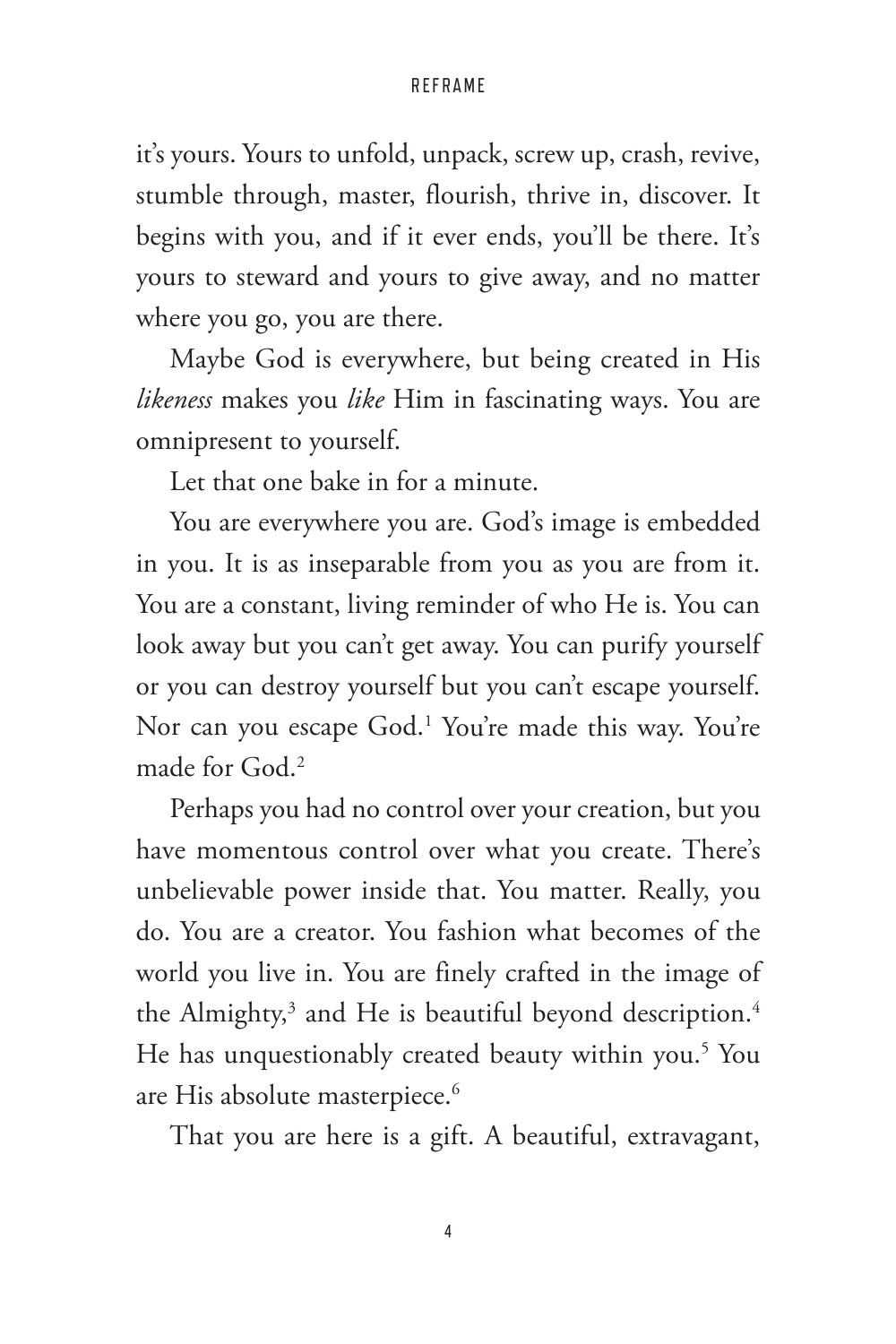decadent, overgenerous, excessive gift. Something precious given by One who is hopelessly in love with you. Desperately enamored of you. Fascinated beyond words with you and longing to collaborate in what comes next for you. God is so invested in you that He put His own breath in you, molded you in His image, and stood back and said that you are "good."7

God was dreaming about you before you ever showed up.8 When the attraction and rhythm and motion of your parents' union was complete, God was there providing the spark of life that has become you.9 You're supposed to be here. It's a good thing that you are, because there's a lot riding on it.

God didn't just stop with the gift of life, though. How could He? When you've fallen in love with someone, everything, everywhere reminds you of that person. You can hardly walk down the vegetable aisle in the grocery store without wanting to buy them a ripe red tomato or a head of broccoli just to show them you can't get them off your mind. God has heaped gifts on you that are beyond extravagant.

You've been given the gift of the Holy Spirit to tell you the truth.10 You have the gift of the Holy Scriptures to guide your every step and decision.<sup>11</sup> You have the gift of a gorgeous, lavish, exquisite planet to live on.12 You've been given the gift of companionship.13 You may have the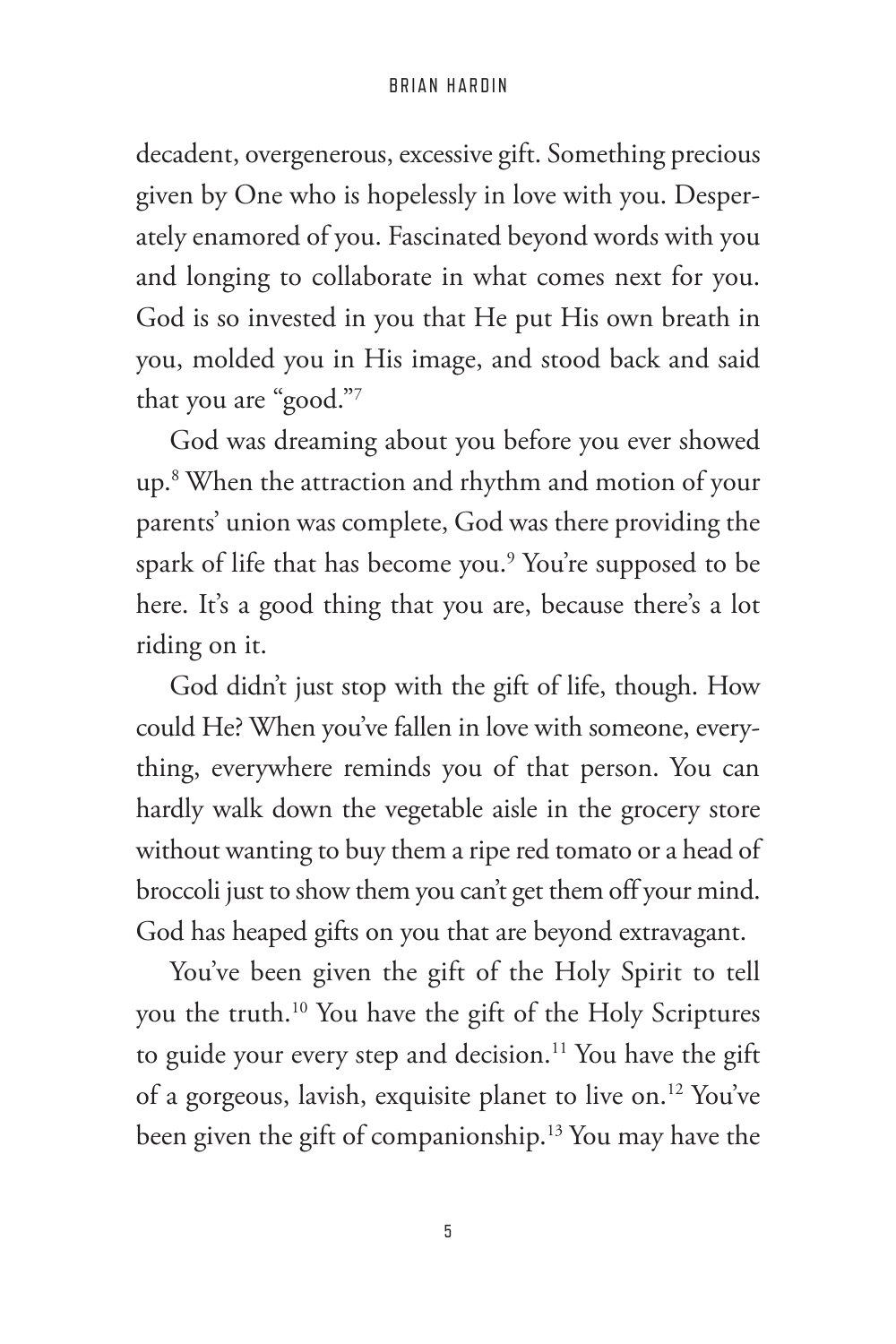gift of precious children.14 You've been given the gift of an existence that will never, ever end.<sup>15</sup> You have the gift of God's own Son.<sup>16</sup> And that's barely scratching the surface of the generosity that God has bestowed on you.

Think about ears. What a gift! Without them you hear no music. No soft lullabies, no tender word from a friend's lips, no ecstasy of a lover. And what about the mountains? Oh, their beauty as the sun dips toward the horizon and engulfs the snow-capped peaks with fire, dancing and crying out worship beyond words! And think of eternity. A span of time that cannot be described by time at all. A never ending. A forever that insists and persists, promising discoveries that cannot even be imagined. A bottomless, topless, naked expanse waiting to be filled with the radiance of every experience we will ever have. And this has been placed in your heart.

Then there's love and water and green and coffee and toes and paint and sex and water lilies and chocolate and skin and dogs and motor oil and vitamin B and the smell of a newborn baby and rain and London and almonds and silk and bread and wine and the endless, endless cup of salvation. Gifts that are so extravagant and so endless that they can't possibly all be named. And they are all for you. You are beyond precious. You are beyond cared for. God has loved you well.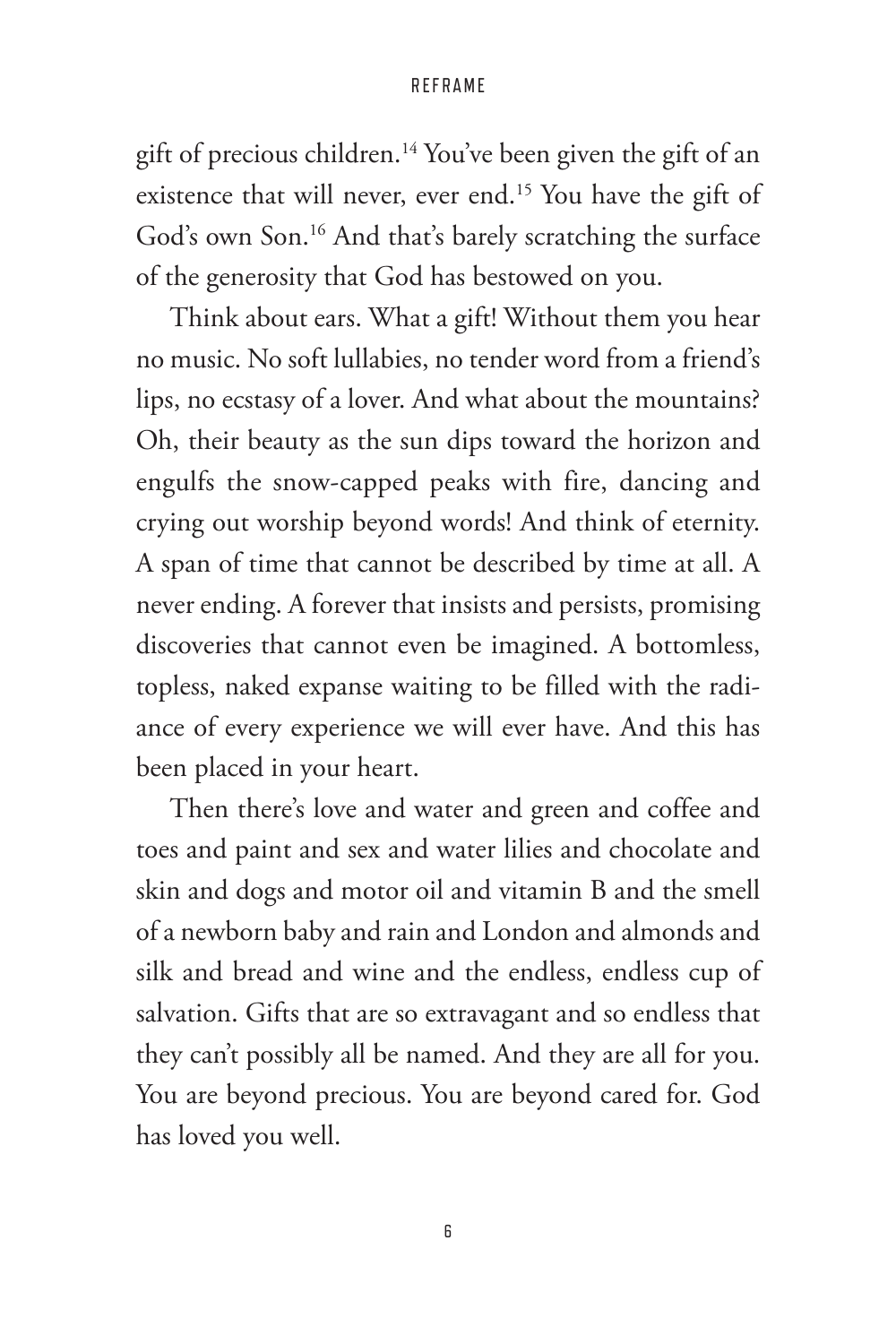Maybe hearing this is like a cool sip of water when all you've been doing lately is swallowing sand. Maybe it's the other way around because you can't find any sign in your life that this could possibly be true no matter what the Bible or anyone else might say. That's okay too. No matter where you're going, you arrive by putting one foot in front of the other.

And right now, maybe one page after the other is just as important.

### THE ACHE

So if all of this is true, why do you feel so empty inside? Why the struggle with anger? With depression? Why does every day feel the same? Or why does what is true feel as if it's not true at all?

There's a hunger that never quite goes away, right? An itch that doesn't quite get scratched. Life isn't working quite as it's supposed to, especially if we're supposed to be loved by God.

We think we know a lot about many things, including God. And we've created a box or a frame for this knowledge because it gives us some sort of context to explain what is unexplainable. But what if all that knowledge won't fit in the box? What if we get a bigger box and it still won't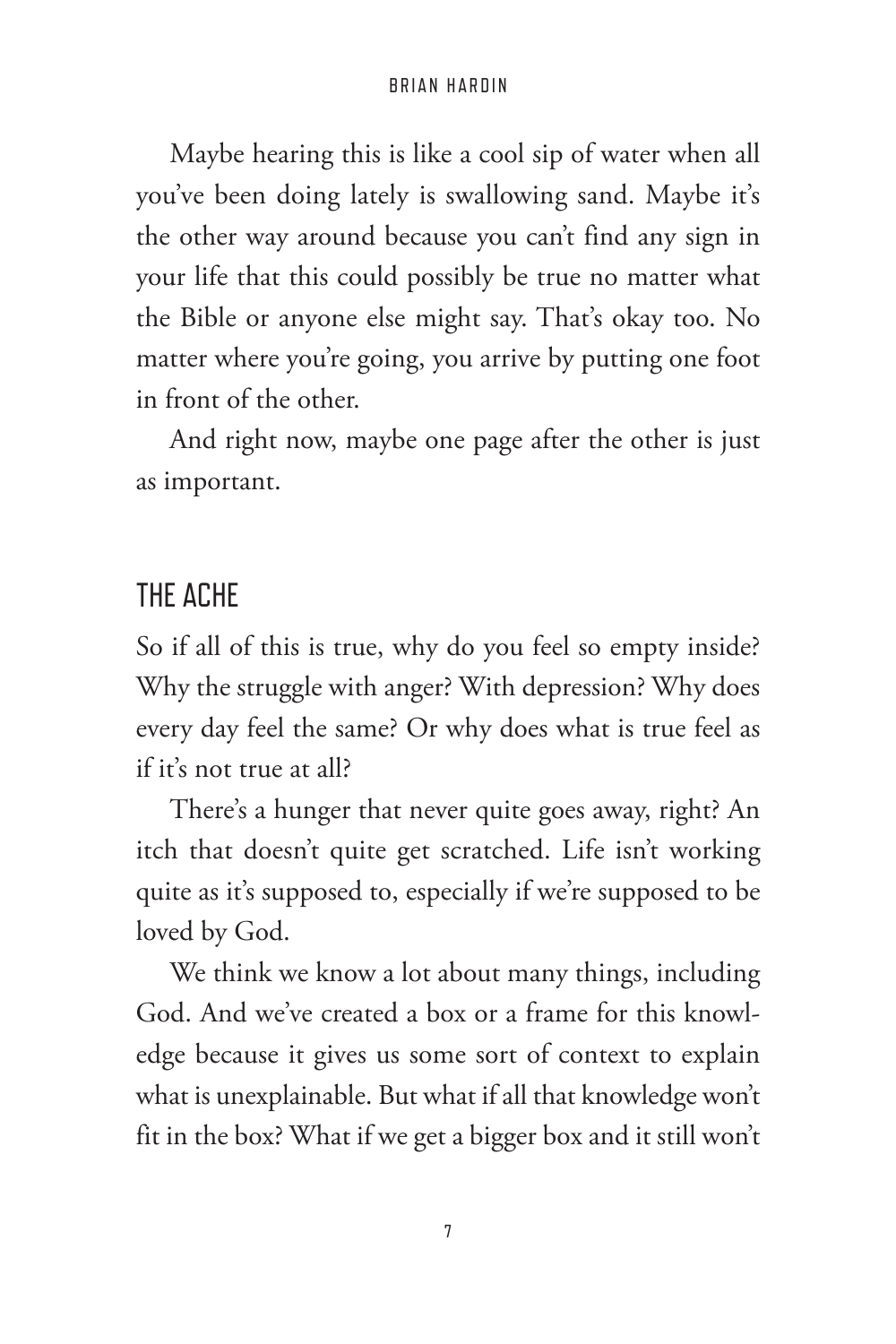fit? What if all that we think we know has been forced into the wrong frame? We can keep looking at the picture, knowing there is something off about it, or we can take it down from the wall and reframe it.

We need to *rethink* what we know about God and how we relate to Him. Then perhaps we can *reframe* the relationship. Maybe we can give it something a little roomier. Possibly a bigger frame for our understanding of God will mean a bigger life for us. Probably if we get just a glimpse, just a taste of what's really going on, we're going to be fed up with the narrative that's been passing for our life. It won't be enough. You probably already know this. It's been the problem all along, hasn't it? You'll want to *restart* your story. A new story that feels like you. One that fits you.

And that's where we start.

### GOD'S RELATIONSHIP WITH YOU

So if life is such an extravagant gift, what are you supposed to do with it? As believers, we filter this question through the lens of a relationship with God.

If I were to ask you how you know you're in a relationship with God, what would your answer be? Is it because of a prayer you spoke or portions of Scripture that you've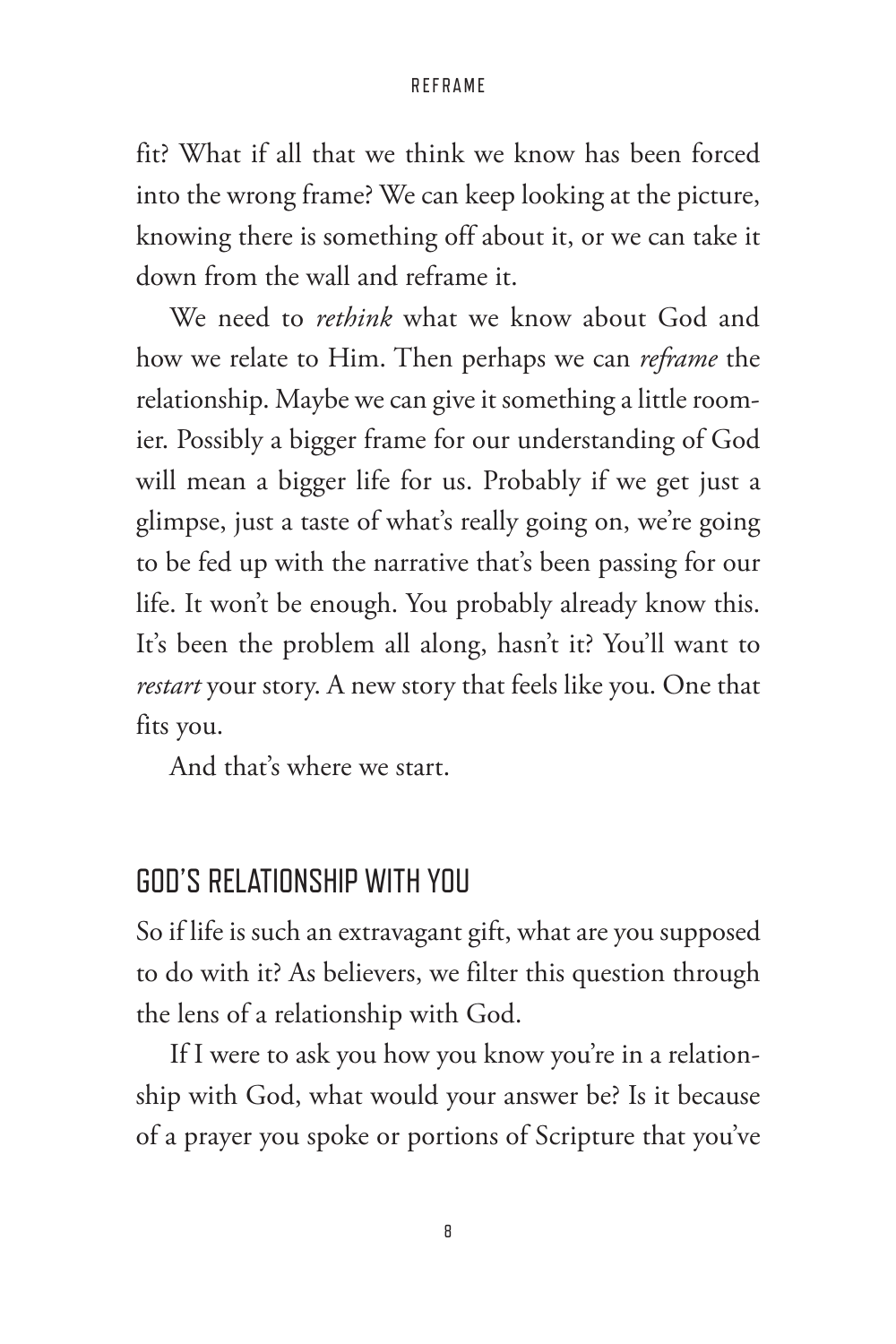read? Is it because you're around a lot of people who seem to be in such a relationship, or a feeling that you have inside or a theological formula you're following? Does God want to be in a relationship with you? How do you know this? Does God know who you are?

As you begin to consider these questions, slow down a bit. Ponder your answers. Be deliberate. This is very important. These questions will begin to uncover what you think you know about God and your heart's posture toward that knowledge.

"A relationship with God" or "a personal relationship with Jesus" are phrases that have become almost cliché over the years. It's shorthand for saying we are "believers." But can we be believers and not have a relationship with God? In his letter to Hebrew believers scattered throughout the Roman Empire, James said, "You say you have faith, for you believe that there is one God. Good for you! Even the demons believe this, and they tremble in terror"  $($  James 2:19, NLT $).$ 

Most of us would say that we want a "growing relationship with God," but has this become just another of the clichés? What do we mean when we say this? Growing or deepening any other relationship involves both people. So what does that look like with God? What is it He wants from us? And how do we know for certain that we're in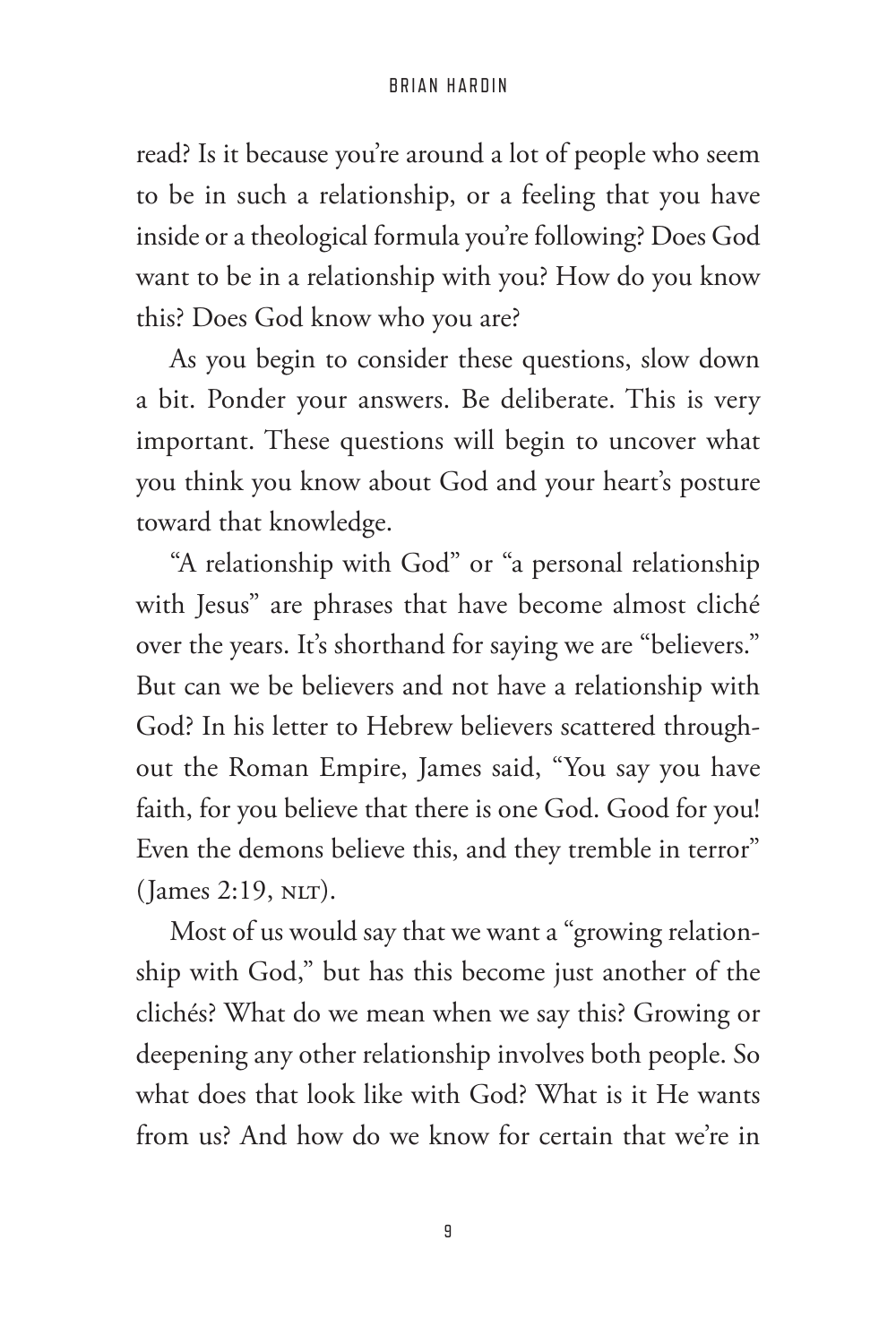such a relationship? These are the things we're going to explore together. But I have to tell you, our conclusions may be different than you think. And it's going to take the fearlessness to really look at yourself.

### BE HONEST

At the beginning of this story where it's all about you and the God who loves you, we have to agree to be honest. A frank conversation can bring some of the most valuable and treasured guidance for life—and we never forget it. So I'd like to have an honest discussion. No more of these conversations where we dance around what we're really trying to say.

I had a discussion recently with a man who is greatly concerned for a friend who is obese, diabetic, and consumed by and with food. The reality is that if change doesn't happen, the friend will likely die young, leaving behind people who love him and an incomplete story filled with what could have been. The man was considering how to broach the subject with his friend. It's a tough call, isn't it?

Most of the time, what we're willing to say is very subtle. We don't want to step into someone's space and create confrontation. We don't like to question individuality or freedoms. And in most cases this is healthy. At a minimum,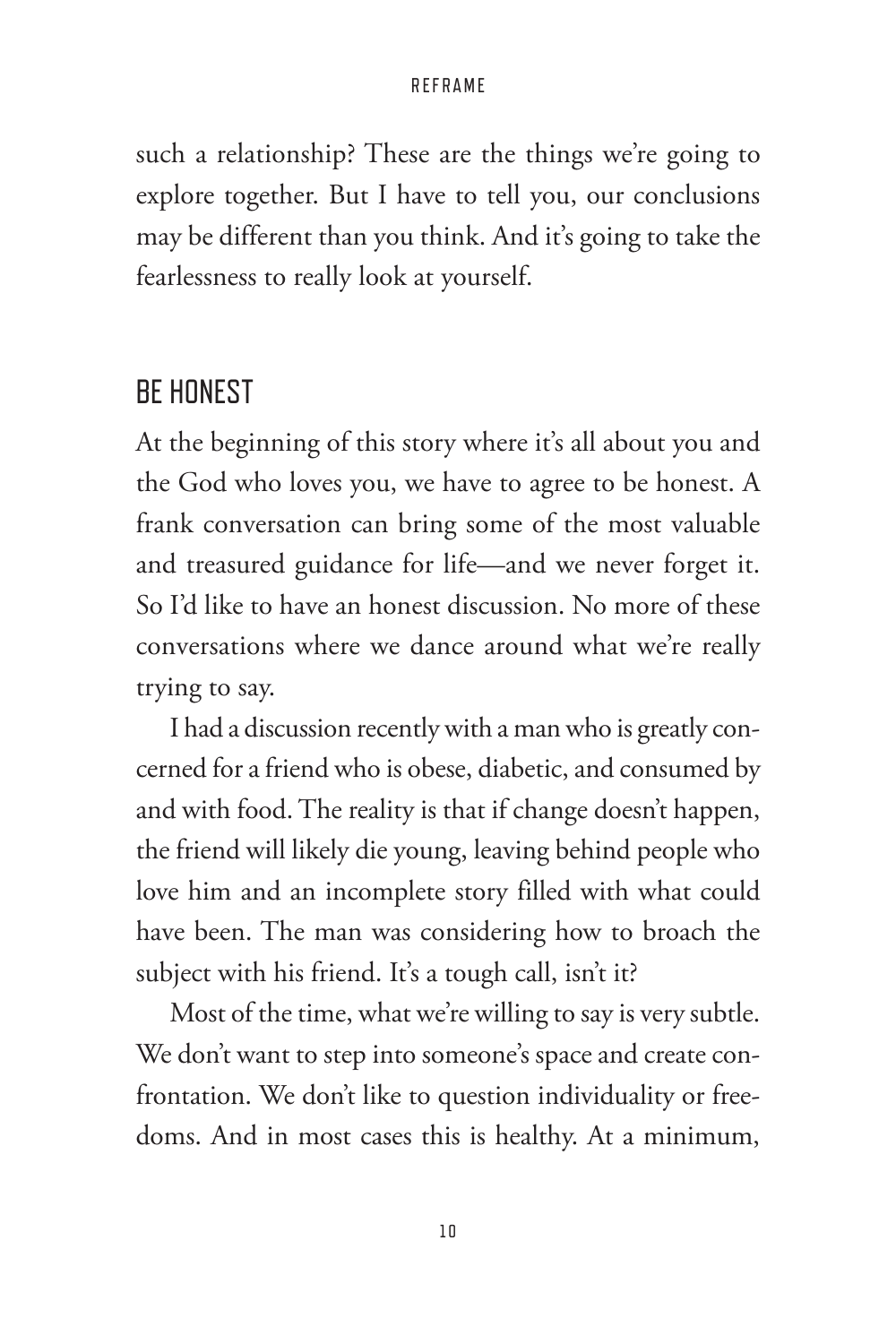a person who lives his or her life giving endless advice lacks the understanding of nuance. People have their own stories and reasons for the things they do. It's wise to be cautious about touching the tender parts of another person's life.

I thought a lot about my conversation with the concerned man. In that situation, it would be easy enough for him to soothe his conscience by saying, "Boy, white flour and processed sugar are really bad. They are actually the leading cause of a lot of disease." It's much harder to look someone in the eyes and say, "You're going to die if you don't change."

Don't worry. I'm not going to tell you that. But you might end up telling yourself. It's your life. It's all about you. How you live your life, how you flesh it out, is your story to tell. All the twists and turns, all the drama and intrigue and the thousands of tiny and bulky choices of each day are yours to make. You decide whether to eat the moist, creamy chocolate cake or stay focused on your fitness goals. You decide whether to drink too much and go to bed with a stranger. And when you wake up and step on the scale, you get the result of your choice one way or the other. If you yawn and roll over to find someone you don't know, well, you get the shock of your own choice.

All these little decisions become your life. You get to write the chapters with your days. You get to interact with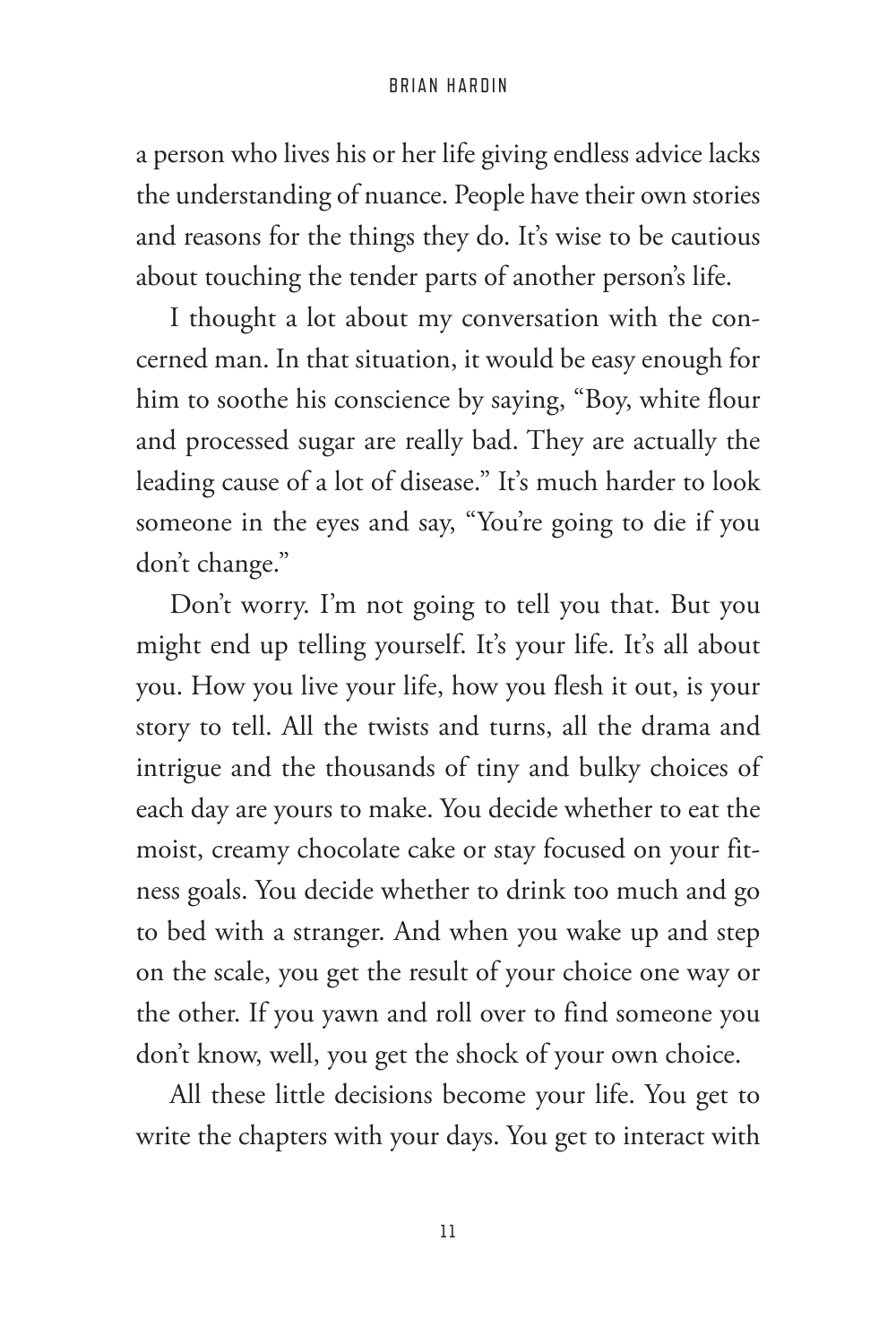the drama and tension that comes your way. And eventually you may come to a point where you realize you don't even like your story anymore. But what happens if you decide that with the remainder of your time, you're going to live a brand-new story? One that is not a solitary endeavor but rather a collaborative one with a God who is desperate for the opportunity to be a part of it. This new story can be a gift back to God. A page-turner that He can't put down. He gave you life, and you can give life back to Him. This is love. The give-and-take. The-send-and-receive. The backand-forth of an alive and breathing relationship.

So this is what we need to agree on before we go any further: No one can make a change for you. It's all about you and it's all about what you do next.

Let's go on an adventure together.

### *Notes*

- 1. Where can I go from your Spirit? Where can I flee from your presence? If I go up to the heavens, you are there; if I make my bed in the depths, you are there. If I rise on the wings of the dawn, if I settle on the far side of the sea, even there your hand will guide me, your right hand will hold me fast. (Psalm 139:7-10)
- 2. You are worthy, our Lord and God, to receive glory and honor and power, for you created all things, and by your will they were created and have their being. (Revelation 4:11)
- 3. Then God said, "Let us make mankind in our image, in our likeness, so that they may rule over the fish in the sea and the birds in the sky, over the livestock and all the wild animals, and over all the creatures that move along the ground." (Genesis 1:26)